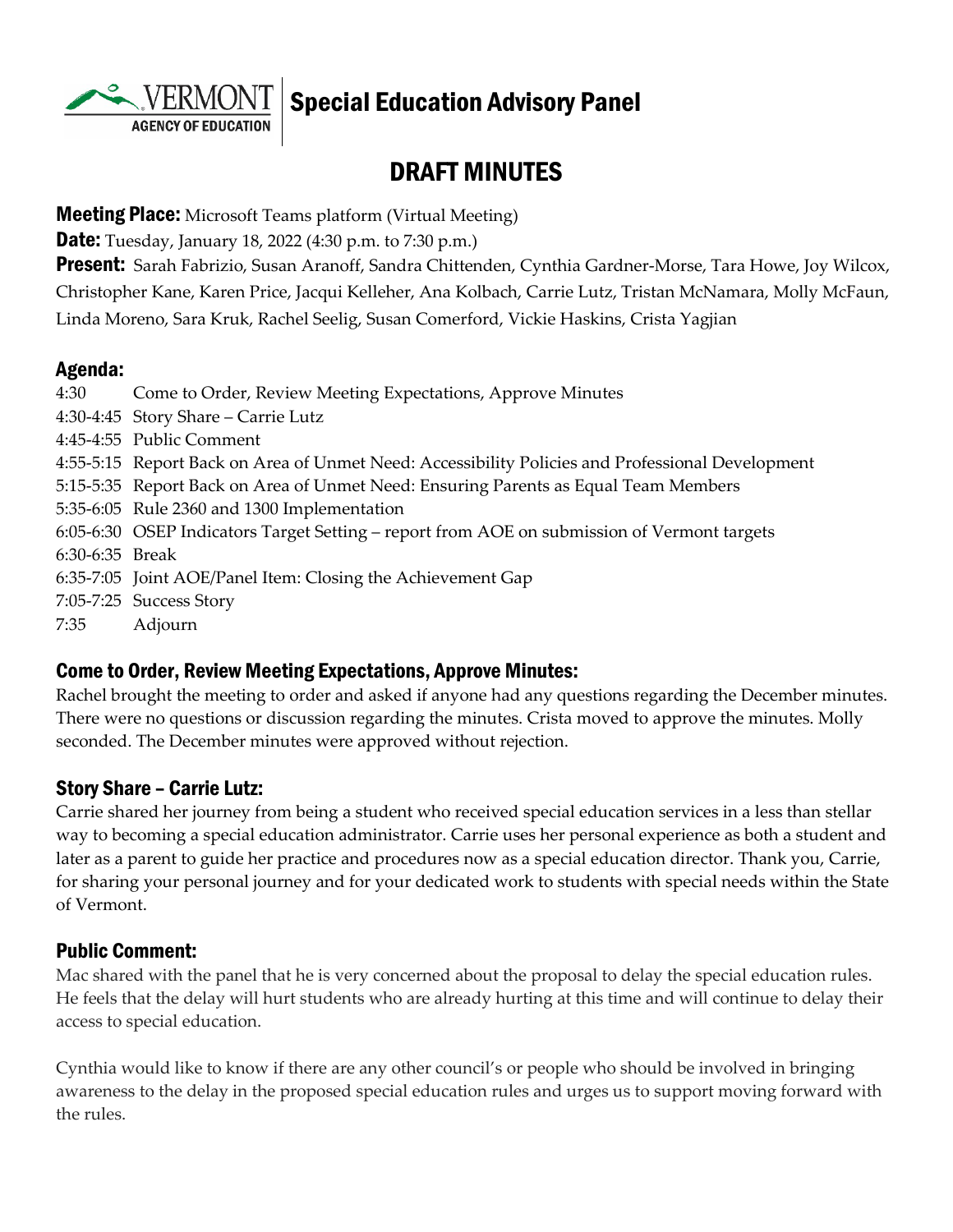Susan is keeping the public location up and running. Susan shared that the disability council voted to testify against the delay of the special education rule changes.

## Report Back on Area of Unmet Need: Accessibility Policies and Professional Development:

The Special Education Advisory Panel sent the VT AOE a report of unmet needs that the panel sees as areas of concern. In response to accessibility policies and professional development the AOE has drafted model procedure policies such as child find and parents' rights. These model procedures were projected to be presented to school districts in October of 2021, however it is in its third round of review with the general council. Jacqui predicts the module procedures will be available in the near future. Model procedures can be adopted by school districts, or school districts can use them as a checklist and require additional information. Jacqui is also requesting a findings report from a group of special education mentors as to why people special educators are leaving the field. A big reason for people leaving is the amount of paperwork that is required to complete their job. The AOE is continuing to look at ways to reduce the burden of paperwork. Other professional development opportunities the AOE has provided includes the success gaps tool kit and improving the state administration complaint form.

### Report Back on Area of Unmet Need: Ensuring Parents as Equal Team Members:

Jacqui updated the panel regarding changes that have been made by the AOE to ensure that parents are equal team members. The parent survey data that was collected is going to each district and the AOE is promoting the use of the data. The AOE is producing webinars for parents' engagement and knowledge of the IEP process, has created a family engagement tool kit, and is continuing to partner with the Vermont Family Network. The local educational agencies' training has been placed on hold for the time being.

### Rule 2360 and 1300 Implementation:

The AOE is going over a complete revision of the IEP form. The training materials are in development and will be rolled out for the 2022/2023 school year when the special education rule change takes effect. Form 4 will stay the same and the AOE is making changes to additional forms to make them more intuitive and easier to use. A panel member asked how the eligibility process would work under the new rule changes. The focus will now be on a conversation around a student's needs and why their needs wouldn't be met in the general education setting. It seems like the process is the same (posing questions/hypotheses) and then finding the appropriate measures to document a student's strengths and challenges. The challenge will be in the final determination. The worksheets presented were clear and great. The AOE is using information gathered from 12 different states to learn what has worked and what hasn't to guide their decision making. Other feedback given was it will be very important to have consistent language across all documents.

### OSEP Indicators Target Setting – report from AOE on submission of Vermont targets:

Ana presented all of the target setting data. This presentation will be sent by Ana to Rachel, and Rachel will share the presentation to the panel.

### Joint AOE/Panel Item: Closing the Achievement Gap:

The AOE presented data on the current achievement gap between students in special education and students in general education. It is clear there is a literacy gap between the two populations. Now that we know there is a gap, what is missing in these student's education, specifically students with a specific learning disability. The